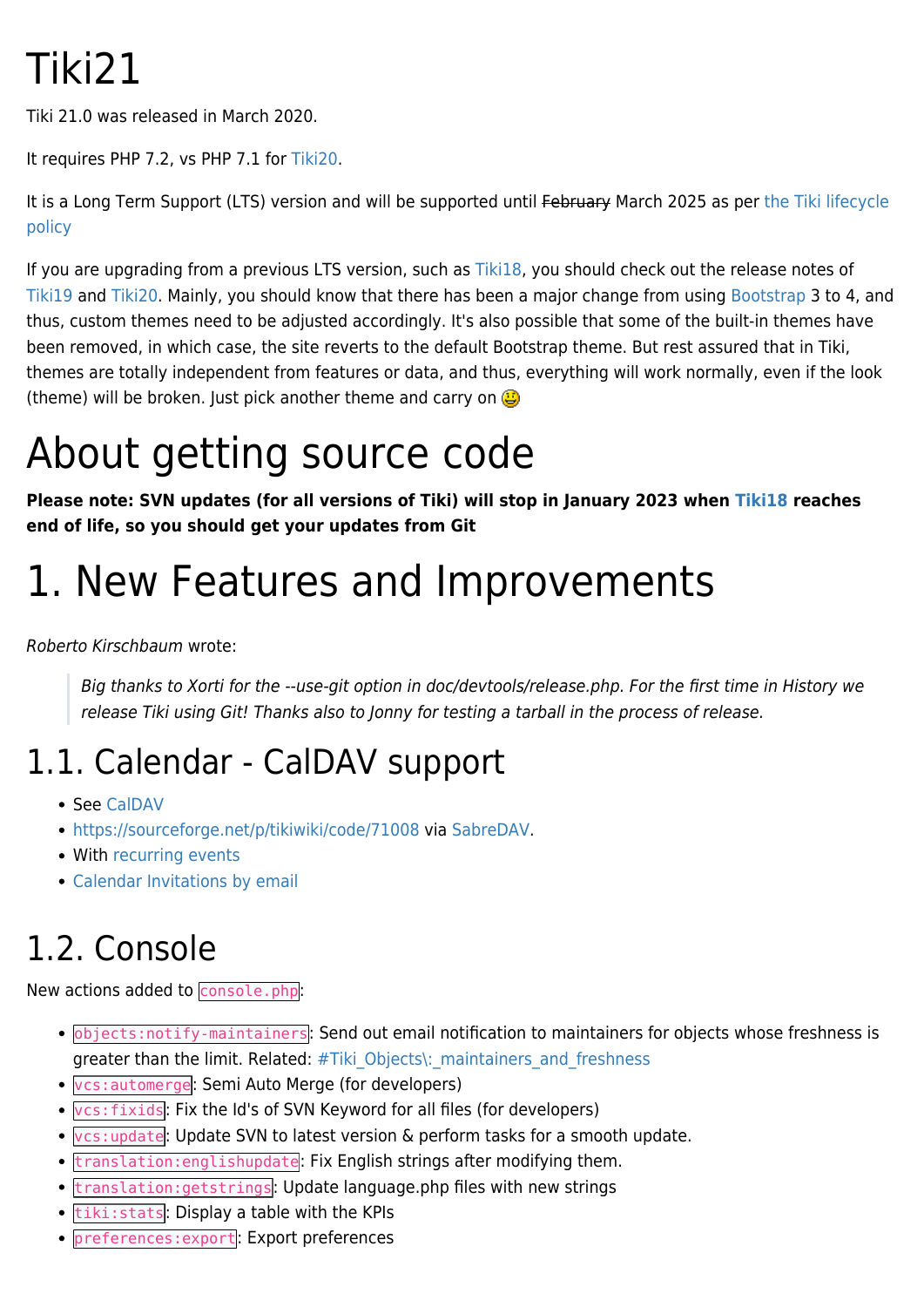- **pcr:set**: Set the OCR status of files (Queue, Skip)
- ocr:status: Give statistics on file OCR status (Queued, Processing, Finished, Skipped)
- dev:fixbom: Fix BOM and line endings for all files (for developers)

See [Console](https://doc.tiki.org/Console)

#### 1.3. Contacts - CardDAV support

- See [CardDAV](https://doc.tiki.org/CardDAV)
- <http://sourceforge.net/p/tikiwiki/code/75195> via [SabreDAV](http://dev.tiki.org/SabreDAV). See also [CalDAV](http://dev.tiki.org/CalDAV)

### 1.4. Convert from absolute to relative link

Feature was improved:<https://sourceforge.net/p/tikiwiki/code/71556>

#### 1.5. Custom admin panels

- [PluginPreference](https://doc.tiki.org/PluginPreference)
- <http://sourceforge.net/p/tikiwiki/code/71641>
- <http://sourceforge.net/p/tikiwiki/code/71653>

#### 1.6. Federated search

• [PluginList](https://doc.tiki.org/PluginList) can be used with [Federated Search](https://doc.tiki.org/Federated-Search) <https://sourceforge.net/p/tikiwiki/code/71501>

#### 1.7. PDF

- Upgraded from [mPDF](https://doc.tiki.org/mPDF) 7 to 8
	- <https://sourceforge.net/p/tikiwiki/code/70622>
	- <https://sourceforge.net/p/tikiwiki/code/70695>

#### 1.8. Progressive Web App

Offline access via [Progressive Web App](https://doc.tiki.org/Progressive-Web-App)

#### 1.9. Roles

• [Roles](https://doc.tiki.org/Roles)

#### 1.10. Sessions

[Improvements in sessions when using mysql/memcached as storage locations](https://sourceforge.net/p/tikiwiki/code/71475) (Both mechanisms now have lock/unlock grants to avoid race conditions.)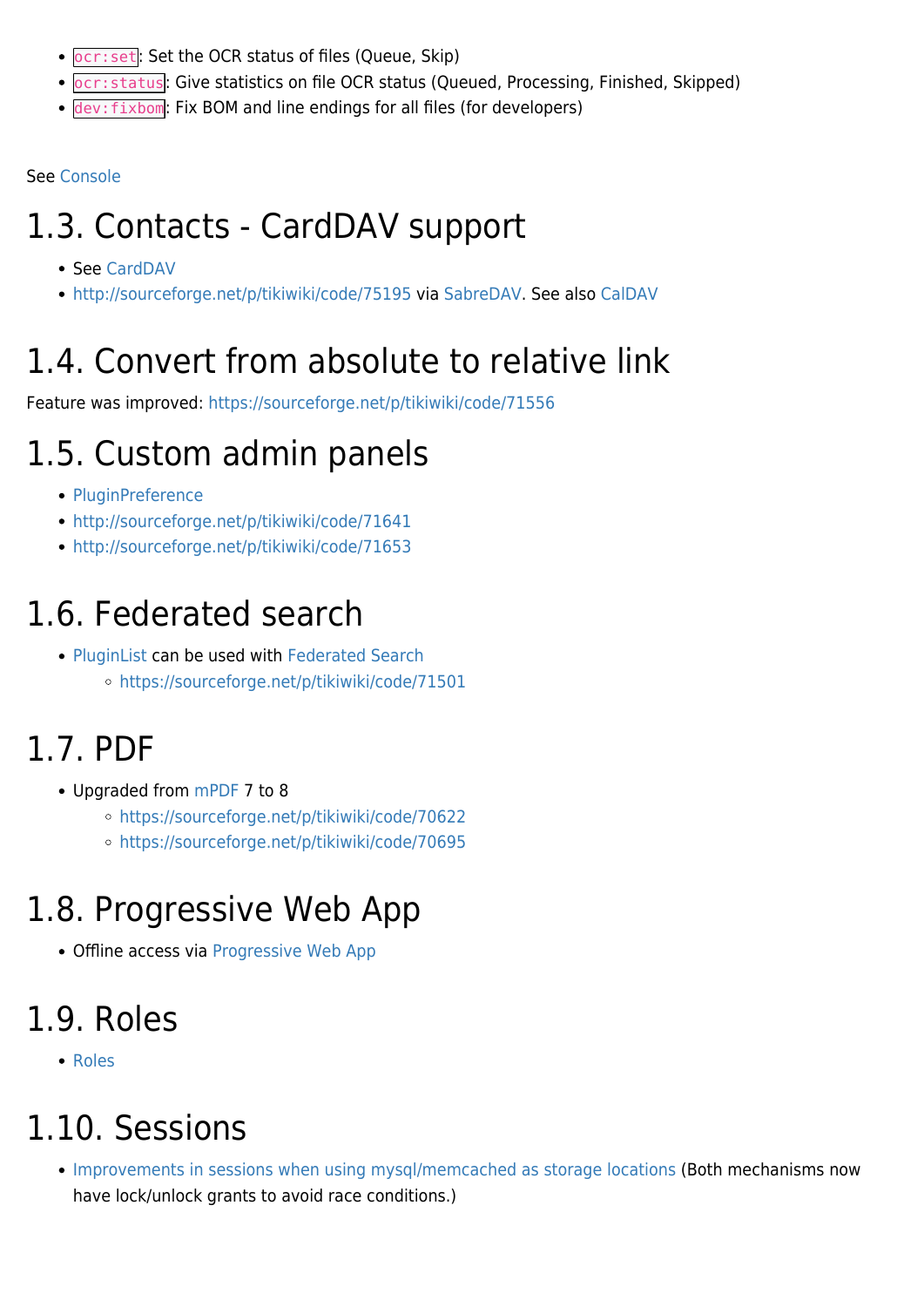### 1.11. Templated Groups

[Templated Groups](https://doc.tiki.org/Templated-Groups)

#### 1.12. Tiki Objects: maintainers and freshness

- Starting with Wiki Pages, Tiki objects now can have maintainers, an update frequency and a freshness, i.e., how long ago it has been updated. Then, when an object becomes too old relative to its update frequency, Tiki will send emails to the maintainers reminding about the need to update it (console.php objects:notify-maintainers)
- See:<https://dev.tiki.org/Object-maintainers-and-freshness>
- <http://sourceforge.net/p/tikiwiki/code/75224>

#### See [Object Maintainers and Freshness](https://doc.tiki.org/Object-Maintainers-and-Freshness)

#### 1.13. Trackers: ItemsList fields now editable

- ItemsList tracker fields now optionally offer an "Add new item" button and/or an edit and/or a delete icon where the user has those permissions. This allows for dealing with "children items" when you are viewing or editing the "parent item" (1 parent : N children)
- See:<https://dev.tiki.org/item7206-Make-ItemsList-Tracker-Fields-Editable>
- <http://sourceforge.net/p/tikiwiki/code/75296>

#### 1.14. Trackers: Field Rules

- Optional new (experimental) feature to allow changes to tracker forms depending on field contents
- See:<https://dev.tiki.org/item7207-Add-Conditional-Actions-for-Tracker-Fields>
- Documentation coming soon here [Tracker Field Rules](https://doc.tiki.org/Tracker-Field-Rules)

#### 1.15. Two-factor authentication support

[Two-factor authentication](https://doc.tiki.org/Two-factor-authentication)

#### 1.16. Vue.js support

[VueJS In Tiki](http://dev.tiki.org/VueJS%20In%20Tiki)

#### 1.17. Webmail

Multiple minor enhancements to the [Webmail](https://doc.tiki.org/Webmail) (Cypht integration). The quality is somewhere between Alpha and Beta. It is in active development and you can expect improvements every few weeks in the 21.x branch.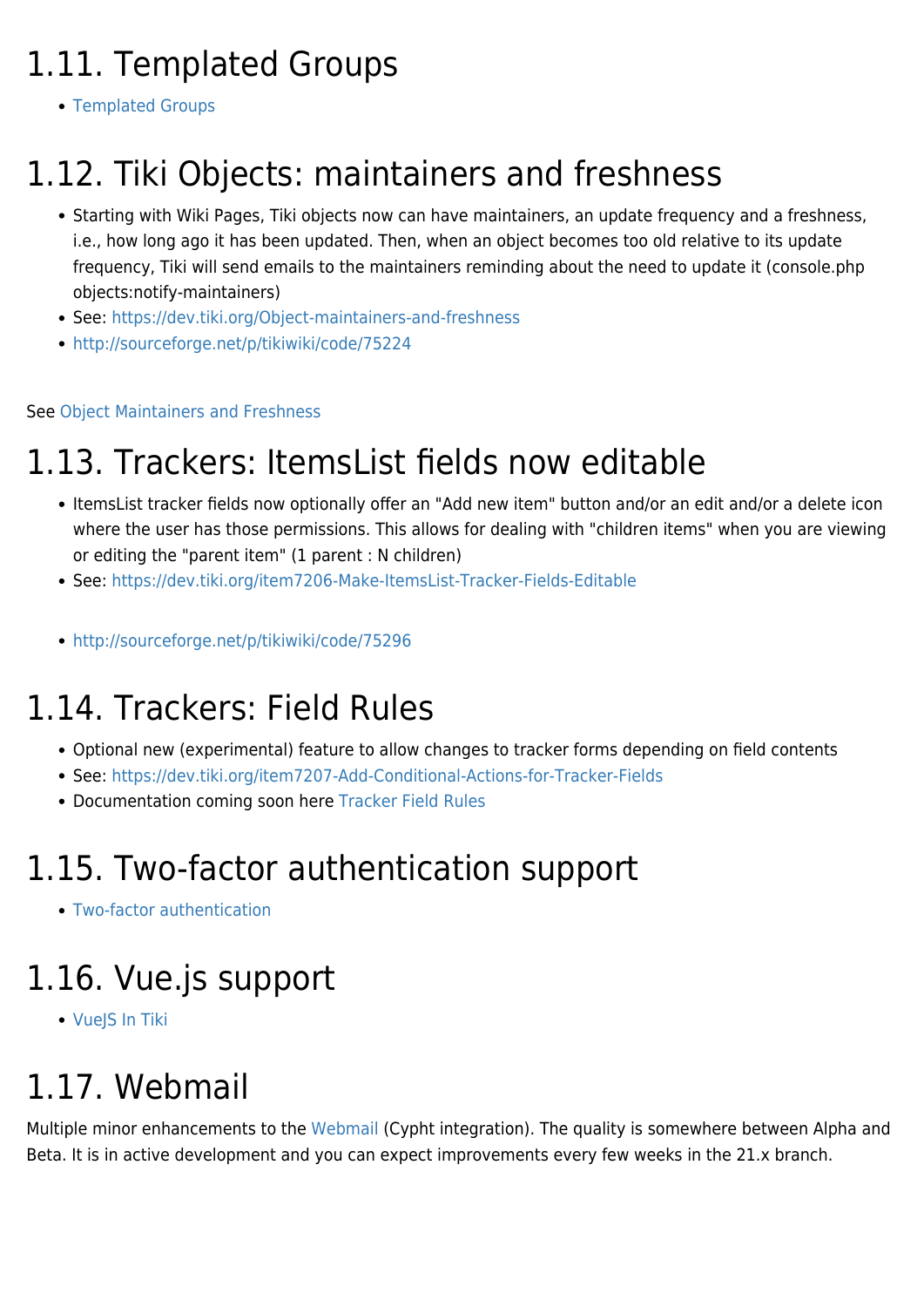#### Zend Framework to Laminas

Tiki21 now uses Laminas

<https://framework.zend.com/blog/2020-01-24-laminas-launch> <https://getlaminas.org/blog/2020-03-09-transferring-zf-to-laminas.html>

#### ChangeLog

Since branching Tiki 21.x in January 2020 there were at least 22 enhancements (some of them cherry-picked from other branch or back-ported from the master branch) and 261 fixes made on the 21.x branch. (the ChangeLog below is taken from the Git log on branch 21.x using git log --reverse --oneline command)

d95fcf8 [REL] Closing 21.0 RC1 release b08fcc4 [FIX] Tiki core: version checker needs new VCS suffix added now when we changed it from SVN (to use it for both, Subversion and Git) 7565979 [FIX] Remove error declaration that causes issues when viewing trackers 4a0c236 Merge branch 'fix-view-trackers-js' into '21.x' d11a0b5 [TRA] Multilingual: Improving translation. 387ce1d [FIX] trackers: Get the field data from the handler if other strategies fail - for instance in the tiki-object-infobox service for category fields d3725f1 [bp/r75901] [FIX] search index --log option error handler mixup - laminasstdlib/laminas-log packages were using custom error handler with reset error handler calls while writing log file output - this caused unexpected resuls while writing Search Indexer log output, namely custom Tiki error handlers were unset one by one which caused missing errors in the log but they started to appear as standard error output; fix consists of caching the errors and adding to the log file later, when we are out of error handler context 609c5c3 [FIX] quickadmin: Better fix for notices than (my) 09fa3480 to correctly use the display param default if not set bd9ba22 [FIX] notices: Uninitalised array in function.menu.php, wrong icon params in function.multilike.php, don't do @count on non-countable values in poll.tpl c94228f [FIX] notices: On file gallery control panel b13dc9e [ENH] Align advanced parameters in PluginCode 905c1ed [bp/r75757][FIX] Currency field: make it mandatory to choose currency when value is not empty 807d3bd [bp/r75757][FIX] Currency field: make it mandatory to choose currency when value is not empty Adding scss (from r75870) 10d84c7 [ENH] Trackers, DynamicList: Add button to Select/Unselect all item of the dynamic list 7c6f679 Revert "[ENH] Trackers, DynamicList: Add button to Select/Unselect all item of the dynamic list" 466f9cc Revert "[bp/r75757][FIX] Currency field: make it mandatory to choose currency when value is not empty Adding scss (from r75870)" 2e21dfe Revert "[bp/r75757][FIX] Currency field: make it mandatory to choose currency when value is not empty" e06553a [REL] Preparing 21.0 release 9323f7d [REL] Update README file for 21.0 8345a4c [REL] Update copyright.txt for 21.0 9612d8c [REL] SecDB for 21.0 12244d3 [REL] Closing 21.0 release c797589 [FIX] chartjs: Fix options when not using display=pdf. This was an existing var and is an array so needs to be json encoded (sadly removed in ceac7f93) a8aeb05 [FIX] search: Notices when using date facets 34566b8 [FIX] facet\_charts: Only output debugging info if \_debug is set, seems that was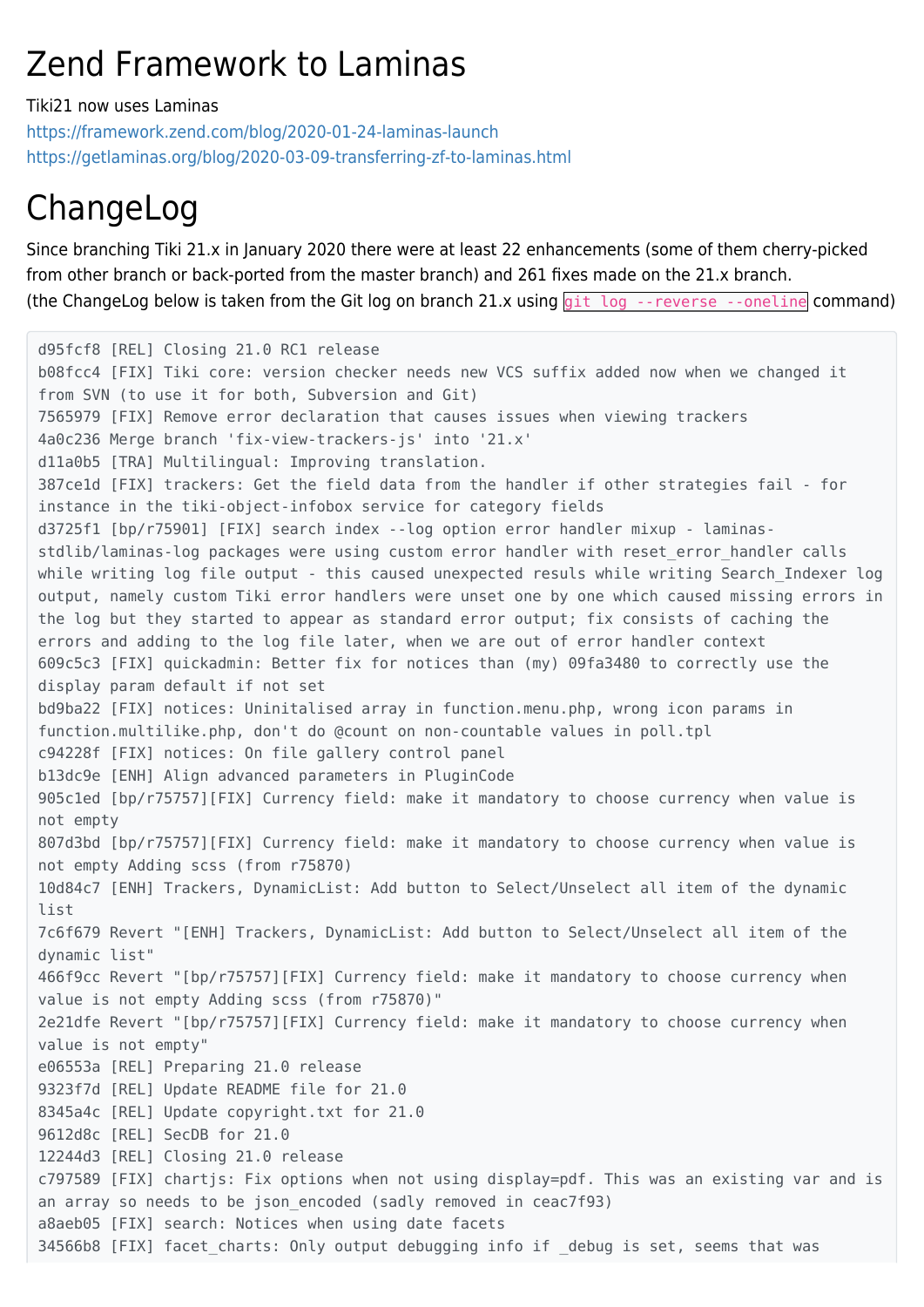breaking charts on dev.t.o eac669d WIP [TRA] Multilingual: Hebrew translation 4a68067 WIP [TRA] Multilingual: Hebrew translation 2 d002513 Merge branch 'hebrew-translation-wipmergerequest' into '21.x' bd76a3b [FIX] search: Add file hits to the unified search index (thanks @gour) 7f79901 [FIX] cookies: Convert some client side cookies (tiki\_cookies\_accepted and javascript enabled) to server side so safari and firefox will allow expiry longer than 7 days 0056b1e FIX trackers: Notifications should observe visibleBy permissions on individual fields e9296df [bp/r75930] [ENH] Numeric Field scrolling handling 65d42fd Merge branch 'numeric\_field\_scroll\_space' into 'master' d492c9b [bp/r76005][ENH] Align advanced parameters in PluginCode 25f639a [FIX] cookies: PHP cookies need expiry set in seconds 844ebf4 [FIX] Fix migration from image galleries to file galleries 6c08a36 [FIX] trackers: Missing .php on wiki field edit page button a5d7ebe [UPD] Add php 7.2.5 to the composer platform requirements and run composer install resulting in these automatic minor updates - Updating ckeditor/ckeditor  $(4.13.1 \Rightarrow 4.14.0)$ - Updating bower-asset/fontawesome (5.12.1 => 5.13.0) - Updating laminas/laminas-feed (2.12.0 => 2.12.1) - Updating laminas/laminas-i18n (2.10.1 => 2.10.2) - Updating  $l$ aminas/ $l$ aminas- $l$ dap (2.10.1 => 2.10.2) - Updating  $l$ aminas/ $l$ aminas-validator (2.13.1 => 2.13.2) - Updating league/commonmark (1.3.1 => 1.3.2) - Updating phpseclib/phpseclib  $(2.0.25 \Rightarrow 2.0.26)$  - Updating studio-42/elfinder  $(2.1.53 \Rightarrow 2.1.55)$  - Updating psr/log  $(1.1.2 \Rightarrow 1.1.3)$ 818360a [FIX] add missing view=group param in trackerlist params 81c31d9 [ENH] add options for 'Group can see their own items' and group ownership to GroupSelector fields - enhance permission system to support ability for users in specific group to view items associated with that group 9b1b917 [TRA] More traslations 9be30db [TRA] Add some translations c42de92 [FIX] console: Missed a temp directory templates\_c in MultiTikiMoveCommand 104daba [FIX] trackers: Fix rebuild notices 2185881 [ENH] search: Add progress bar to index:rebuild console command - still TODO same for browser based rebuild, fallback index and more refinements 1c40374 [FIX] search: Fix tests broken by rebuild progress meter [ENH] - require\_once timer.class.php as it is in tiki-setup.php, and update expected stats returned by rebuild cc66945 [FIX] routes: Fix custom routing when there is no database (don't do it) e1741de [ENH] add commonmark-extras extension to Markdown plugin ce9fd0b [FIX] Structures: Navigation arrows were under next page link added marging to display them properly 80399e7 [FIX] Do not fail on an exception when an upgraded site has more than one page which start in the same way 2eaa250 [FIX] sync .editorconfig with TikiCodeStyleSettingsPhpStorm.xml settings 2239f4a [FIX] Server Check: Avoid PHP "Notice: Undefined variable" when PHP exec() function is disabled 32d6d36 [FIX] OCR lib and Server Check: Avoid PHP "Notice: Undefined variable" when PHP exec() function is disabled 0aa70b3 just fixing some PHPCS errors bd1830b oops, one missed c60d4eb [REF][FIX] Server Check: PHPCS errors fixed (ran php vendor bundled/vendor/squizlabs/php\_codesniffer/bin/phpcbf\_tiki-check.php) 0dbdd0b [FIX] There was an extra debug line in commit 80399e77c65fa5bc5a7b5ae1d3a7e1549d115bae (oops) 58c6715 [FIX] There was an extra debug line in commit 80399e77c65fa5bc5a7b5ae1d3a7e1549d115bae (oops) and syntax warnings b8bef38 [FIX][ENH][UX] Pivot tables: indicate that the table cell is clickable by using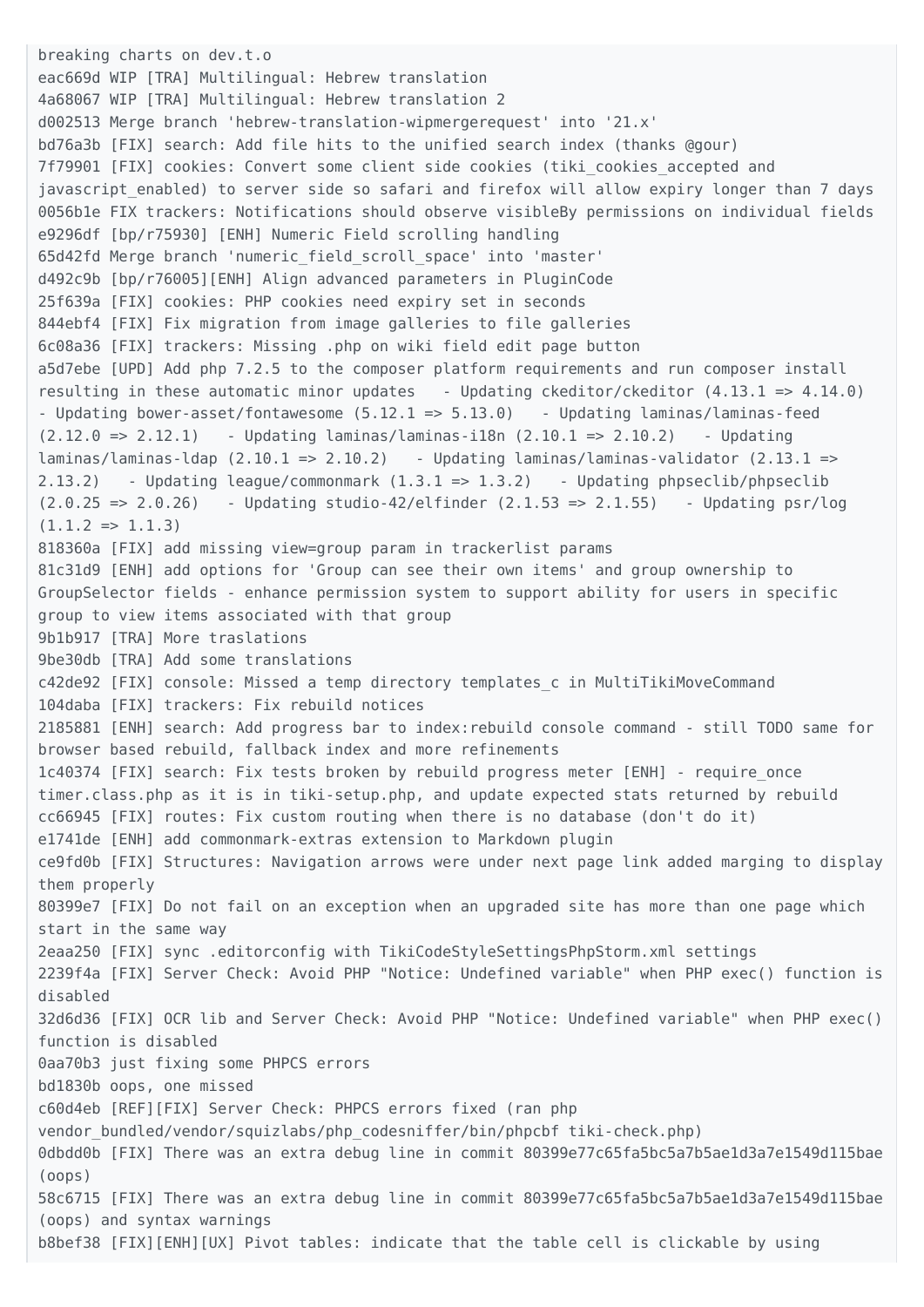cursor: pointer (why is \_pivot-tiki.scss not compiling to tiki base.css? Takes ages to compile all the themes while the look is basicaly same for all of them) 2184ffe [ENH] tracker rules: Add custom text to display as the error message for the Required action dafef2f [FIX] tracker rules: Some operators do not need arguments 2777cca [FIX] tracker rules: Required action is now a Text argument deecf47 [FIX] elfinder: Add a pref to disable debug mode as now php warnings are displayed over the gallery listings when enabled c36db10 [FIX] elfinder: Fix notices where some permissions are missing, e.g. for non-admin users in user file galleries aac67f5 [ENH] Allow composer to update vendor bundled dependencies and if changed, check for external package sources fb81fdb [FIX] intertiki: Presumably missed from f1f2d815, \$remote\_logout was undefined otherwise... 0f4db2f [FIX] White screen after tiki install bc298ce [FIX] Update secdb filename to reflect current database version tikisecdb 21.1vcs mysql.sql 4fff932 [UX] Make it more clear what belongs together in the page 07ea4f5 [FIX] PatchCypht - use composer FileSystem util to copy cypht stock assets rather than shell exec cp command be59199 [ENH] Improve gitlab mr script to allow create in target project id e25be6f [REF][FIX] Modules: PHPCS errors fixed (ran php vendor bundled/vendor/squizlabs/php codesniffer/bin/phpcbf modules/) 00d554b [REF][FIX] Control Panels (Admin): PHPCS errors fixed (ran php vendor bundled/vendor/squizlabs/php codesniffer/bin/phpcbf admin/) afdd17a [REF][FIX] Dev Tools: PHPCS errors fixed (ran php vendor bundled/vendor/squizlabs/php\_codesniffer/bin/phpcbf\_doc/) 1948f72 [REF][FIX] Installer: PHPCS errors fixed (ran php vendor bundled/vendor/squizlabs/php codesniffer/bin/phpcbf installer/) 4074ce0 [REF][FIX] PermissionCheck: PHPCS errors fixed (ran php vendor bundled/vendor/squizlabs/php codesniffer/bin/phpcbf permissioncheck/) 4b595ef [REF][FIX] Themes files: PHPCS errors fixed (ran php vendor bundled/vendor/squizlabs/php codesniffer/bin/phpcbf themes/) 5fb6275 [FIX] webservices: Better button classes 24eeb1e [FIX] auth: Fix form for session/login (post) type of authentication arguments now it is no longer a table (apologies) 5238338 [FIX] auth: Remove previously displayed args before adding the new ones 617818b [FIX] auth: Allow "HTTP Session/Login" content authentication to use a Bearer authorisation token to be returned from an oauth2 login post 20cfeac [REM] Remove viewerjs feature 04163d3 [bp/r76168] [FIX] Trackers: Mandatory currency for the currency field cf01c0b [rb/MR341] Revertt "[REM] Remove viewerjs feature" 59c4cd4 [FIX] remarksbox: Change the default tag for the remarksbox title from H4 to a DIV (optionally) because as an H4 it adds unwanted semantic meaning and often prevents autotoc working properly. Also added a class for the title (defaults to "alert-heading h4" so looks the same) and while there add some missing defaults, make it possible to have an remarksbox without a title or an icon and simplify some logic. 0d77d15 [UPD] Update 21.x vendor bundled dependencies 36b54eb [FIX] modules: Speed up module category visibility checks by only loading the whole category tree if needed by modules with category (or nocategory) names specified rather than id's Reduces page load times from over 20s to under 2s on one large site with over 1000 categories d961d02 [FIX][UX] Wikiplugin Tracker: The reset button didn't look like the submit button and it was too close from it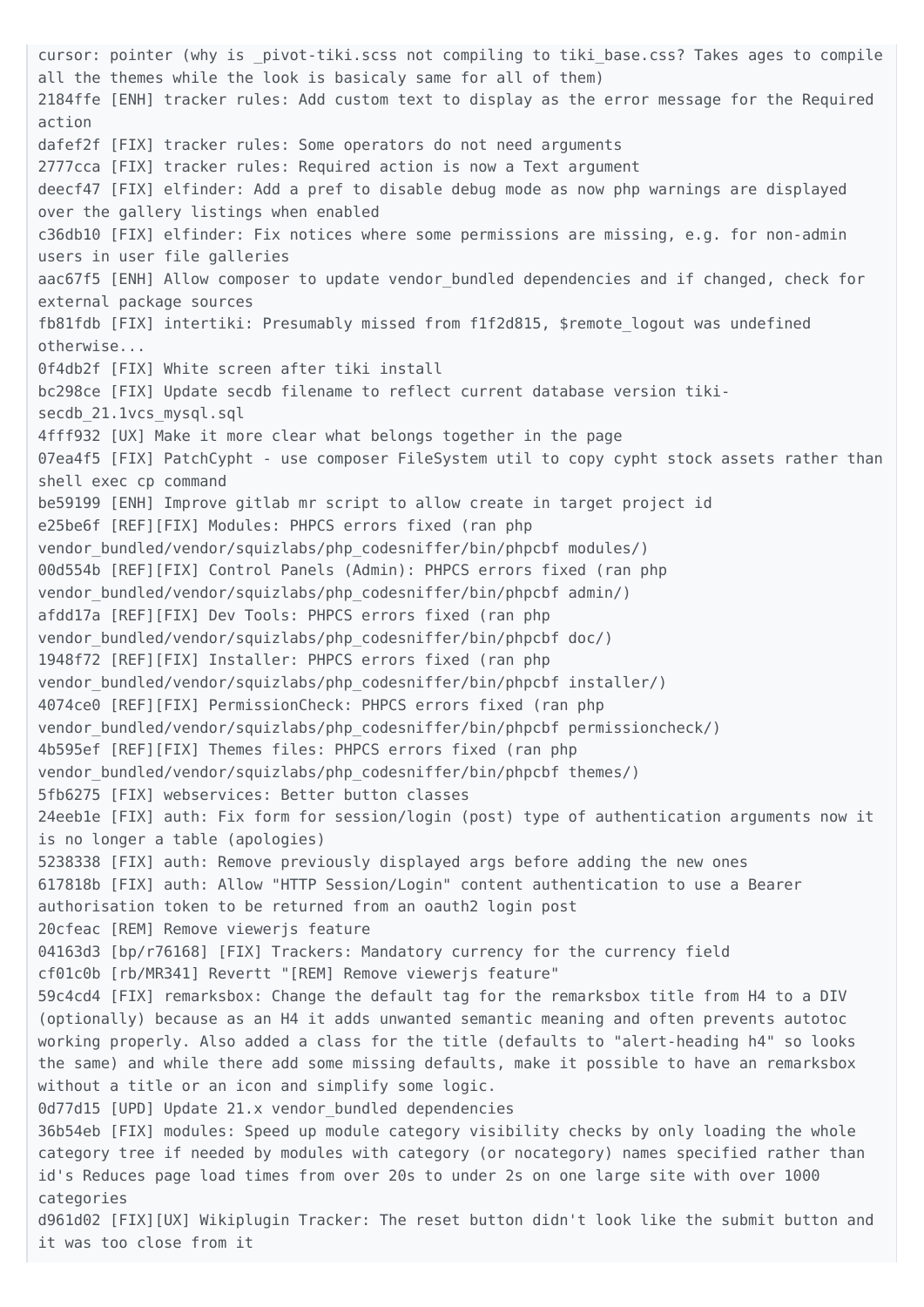3e23a63 [REF][FIX] PluginTracker: PHPCS errors fixed following !353 merge request (ran php vendor bundled/vendor/squizlabs/php codesniffer/bin/phpcbf lib/wikiplugins/wikiplugin\_tracker.php) e903f46 [FIX] Send newsletter even if recipient address has leading or trailing whitespace e0ab61f [FIX] installer: Fix the shortcut button to the install/update step again (please stop breaking this!) 9aed343 [ENH] Support and test PHP 7.4 05b2ff9 [FIX] User Mentions: notification emails were missing the path when Tiki is installed in subdirectory + url encode page names with spaces so the whole link is clickable and leads to correct page e180447 [bp/r76195] [FIX] Tracker: Currency field: fix the behavior of the currency field validation when javascript is disabled f89a10f [FIX] fix redirect to undefined page in pluginbutton if data-attribute empty 03df66d [UPD] Update 21.x vendor bundled dependencies 467d24b [bp/r76215] [FIX] cypht integration: stop copying stock assets to Tiki codebase; fix paths to markdown and other cypht features depending on stock assets work 10636fd [bp/r76217] [FIX] remove unused cypht stock assets d8bf5a7 [bp/r76221] [FIX] cypht integration mixing session content between plugin and tikiwebmail ca15f02 [FIX]Wiki page: Missing translation tags added to the modal when removing page(s). fca93fd [FIX] trackers: Add missing getProvidedFields and getGlobalFields on category fields 8e7e560 [bp/r76070] [FIX] tracker item history observe field permissions - if you are not allowed to see a field, why can you see item history of changes for that field 6eaa1db [FIX] trackers: Fix GroupSelect default group for non-admins - use the actual autoassign option on the input (not been fixed since tiki 6?) and check the user is in one of the groups allowed by the "group Filter" (groupId) option and try and pick the best one 54d7bc8 [br/r76225] [FIX] add missing provided fields declarations to certain tracker fields exposing more than the default indexable fields 15a7163 [FIX] tiki webmail and plugin cypht - reload session/config when switching users ae18f85 [FIX] search: Don't add quotes around select values with spaces because the DOM createElement('option') fn does that for us (presumably it didn't in 2017 when i added this in commit c2438070, i have tested this with and without spaces and tried enclosing \"search terms in escaped quotes\" and it seems to make no difference, but with this code removed now we can search for tracker status "o OR p" etc and the logic works) d9f4654 [bp/r76239] [FIX] default plugin cypht settings initialization 9fd0d45 [FIX] 2fa: Fix user prefs when imagick is not installed (as it's not required in tiki), also return false on the button click handler and remove an unused var assignment 1430d5f [FIX] trackers: Use the field handler to get the value for UserPreference fields as they are not stored in the database. The tracker values and the prefs were getting wiped out whenever an item was being related to another and the refresh option was enabled. 3c738fd [FIX] trackers: Set the correct option for timezones in user pref fields, also the "Other" value for country. 4d62273 [FIX] forums: Remove duplicated forum title - left over from add-ons removal (thanks @gary.cunningham-lee) There may be others... 3f9a31e [UPD] Update 21.x vendor\_bundled dependencies 5e97236 [FIX] userlinks: Don't render invalid empty (duplicated) id attributes, same for title and remove some duplicated code d1dca9f [FIX] menus: Fix dragging menu options broken due to bootstrap/flex changes i think (thanks @jyhem, should address wish7260) Also fix horizontal menu preview (smart menus still to do) 12a1521 [FIX] click-modal: Replace the nullish operator with a simple OR one, as that's not supported yet by enough browsers. Also look for the modal-submit-redirect-url data attribute on the link parent for wiki syntax cases where a simple link is inside a div plugin. 3de0b23 [FIX] search: Add facet data to the serialised output from tiki-searchindex.php if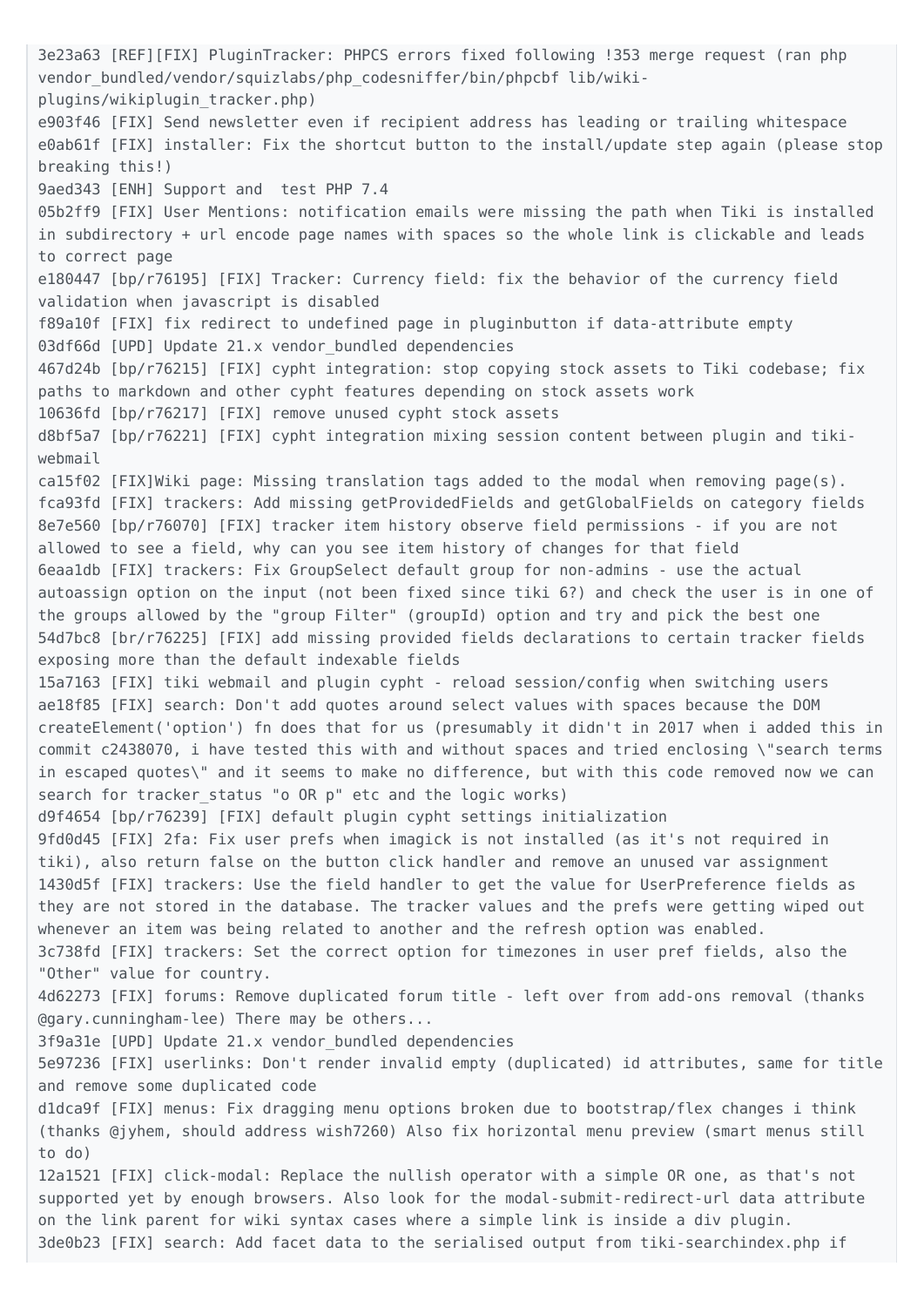enabled c9f5017 [FIX] Fix issue in external links reduce when link and label are equals 19ed0a7 [FIX] menus: Prevent clicks on menu items with child options on the login module menu from closing the dropdown containing it 634ea86 [FIX]Wiki page: Missing and misplaced tags broke the translation to the confirmation modal when removing page(s). 5f49e67 [FIX] forums: Fix broken html due to orphaned close </div> tag appearing when \$tiki p forum post = n (as anon for instance) Some reformatting was required... 08d84d0 [FIX] forums: Scroll to the post referred to in the #threadIdXX url hash like comments do 542c7fd [FIX] Fix symfony process deprecation notices d73cb65 [UX][FIX] Bring the tick icon to selected options when using chosen 62e34a7 [UX][FIX] Remove &nbsp from labels option so chosen to render select input as it should be 0a2c815 [FIX] search: Add page id to the index for wiki pages (sometimes easier to use than the title/object\_id) 65950e1 [UPD] Update 21.x vendor\_bundled dependencies 9f6b6f2 [FIX] Fallback indexation should not clean the queue b620952 [FIX] Incremental changes are indexed to live index while rebuiling 4117a41 [FIX] MySQL index queue incremental changes to be appended after finish re-indexation 8fa54e4 [ENH] Add missing method visibility to methods (coding-standards) 9e49b19 [FIX] Fix wikiplugin\_preference 0649f11 [TRA] Multilingual: hebrew translation addition de3af70 [FIX] Mail queue needs to be able to process the new class (Zend namespace was renamed as Laminas) 381f834 [UPD] Update 21.x vendor\_bundled dependencies 921f3d6 [FIX] Wiki page edit: after saving the edited page display the actual current version in the "compare the versions" link and not always the last version (thanks Marc) 7fa310a [ENH] add preference to exclude indexging non-searchable tracker fields 59cdf13 [ENH] add preference to shorten tracker field names in mysql search index to allow greater number of fields in the index b26709b [FIX] trackers: Don't show warning that the user isn't in one of the GroupSelector groups to admins (as they can override that) Also, use specific tracker's perms not the global \$tiki p admin trackers aa2723a [ENH] trackers: Add an icon for fields with rules on the field list f1d0a9f [FIX] trackers: Show a decent error message if the argument for a rule is not provided but is required 6c46a76 [FIX] trackers: Escape quotes in error message for missing argument (oops) 543ed3c [FIX] trackers: Fix "addItems" option button when the field is set to selectMultipleValues d221879 [FIX]A Bunch of spaces added in description field when creating a calendar df0d784 [FIX] reCaptcha: Remove the function of generating the token to the logged-in users cfcbc30 [FIX] groups: Missing parameter for add\_group a77ec7f [FIX] groups: Allow groups with inheriting children to be modified (not sure if this is the right fix, but allows group editing again - can you check please @nelsonko?) Hopefully fixes wish7325 and https://tiki.org/forumthread73684 14f6a75 [FIX] groups: Remove reminder comment that was on the wrong line anyway 8400a61 [FIX] support ES 7.0+ with deprecated mapping doc types, removed standard filter tokinizer and possibly relative number of hits cb5a346 [FIX] search: Elasticsearch 7.x seems to need timestamps with a capital T between the date and time, also tested with es6 and es5 and they don't seem to mind (fixes broken test \Search\_Index\_BaseTest::testRangeFilter) 7cfb7a0 [FIX] search: Elasticsearch 7.x fails fatally with "failed to parse, document is empty" when a value cannot be json encoded (5 and 6 seemed to be ok with that), so expose the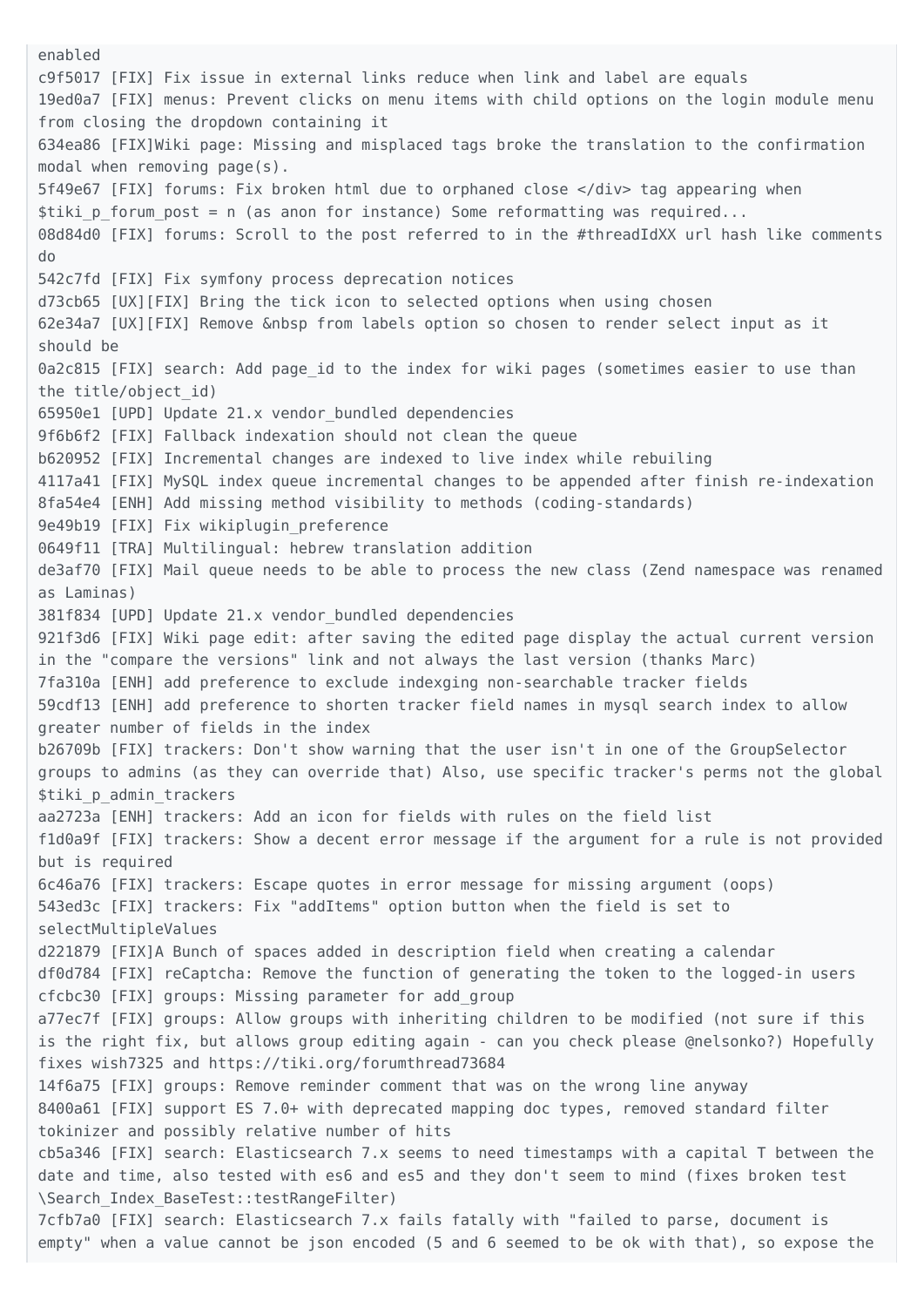error and id and index an empty object, also add more info to error reports to make diagnosis possible. 4e26e0c [FIX] search: Duplicate feedback error as a php error so it gets logged while indexing (thanks @kroky) 3cb7e26 [FIX] search: Add back support for ES1 and 2 settings (thanks again @kroky) 1d82f73 [FIX] Testing of the preference was always returning true 961be0c [FIX] popovers: in attribute whitelists, replace href attribute with action for forms and whitelist additional attributes used in anchor and button tags 5fcc539 [FIX] search: Remove empty facet parameters from the searchindex url 0ef0628 [FIX] search: Make Excluded facets pref a text area 06a9bc6 [FIX] search: Temporarily exclude the two date range facets from tiki-searchindex.php as they don't work b11a7da [FIX] search: Keep the filter~content value on the url even if empty so the facet/aggregation selects don't disappear fb034bf [UPD] Update 21.x vendor\_bundled dependencies 7901918 [FIX] Admin users and list pages were blank in french 45dce25 [FIX] upgrade sabredav to latest stable 5861bbc [FIX] php7: Fix tracker legacy export - arrays initialised as strings (thanks Geoff) ffea96b [FIX] Making The PluginTour buttons work 641d815 [FIX] trackers: getFieldData returns an array with value as a key 8d039c0 [FIX] trackers: Use teh field's renderInnerOutput in csv mode to render the new value for the diff. Shows date, categories etc properly now... f9b89d1 [FIX] trackers: Fix empty rule sets e602f00 [FIX] trackers: Fix defaults for rules params in tracker plugin c6ae9f6 [FIX] wikiplugin Swiper: fix a 404 error as the plugin is expecting an url. Should be empty by default (no url). cdbc69c [FIX] File Galleries: Translation for uploading files has been broken. Used Cancel instead of Abort for consistency 8328987 [TRA] File Galleries: Adding french translation for file upload (js) 0357f23 [TRA] File Galleries: Adding hebrew translation for file upload (js) ea1a1a2 [FIX] multiple ListExecute plugins on one page did not properly execute action on all items in one plugin only afc3168 [FIX] calendar invitations not working with user selector type of object selector with smart search instead of dropdown 121499f [FIX] changing calendars when creating a calendar item loads an empty or single-letter participant 86c9d8d [FIX] search: Fix for user selector fields in custom search forms, where the multiple option is set to "2" (filterable by group) which needs the original field id (does that help @robertokir?) 6b63f6f [FIX] add inner output for Numeric, Currency and Relation fields and fix tracker item diff for them as well as old output for all field types 6c2b001 [FIX] trackers: Fix the "old" value history rendering for category fields (\$new is already an array) Thanks @kroky for the heavy lifting! :) c2ddc41 [ENH] Plugin Cypht: Change parameters 0089a6a [MOD] Plugin Cypht: Change default value of somes parameters e44285e [MOD] Plugin cypht: Assign the default value for the selection list options to No 72464c9 [UPD] Update 21.x vendor\_bundled dependencies 3a34656 [FIX] tracker-rules: Try to prevent exceptions in ui-predicate when a field has changed (to or from multiple) or has just been removed, resulting in corrupted rules 921932a [FIX] tracker-rules: Add a reset button to clear any rules on a field (not pretty but all the vue.js ways don't seem to work for me) e63a134 [ENH] tracker-rules: Make the date operators work, after, before and on (for on the same day) Also add a note about how the syntax is processed... b4ab8e8 [FIX] make UserGroups save actual value at time of entry instead of Array string even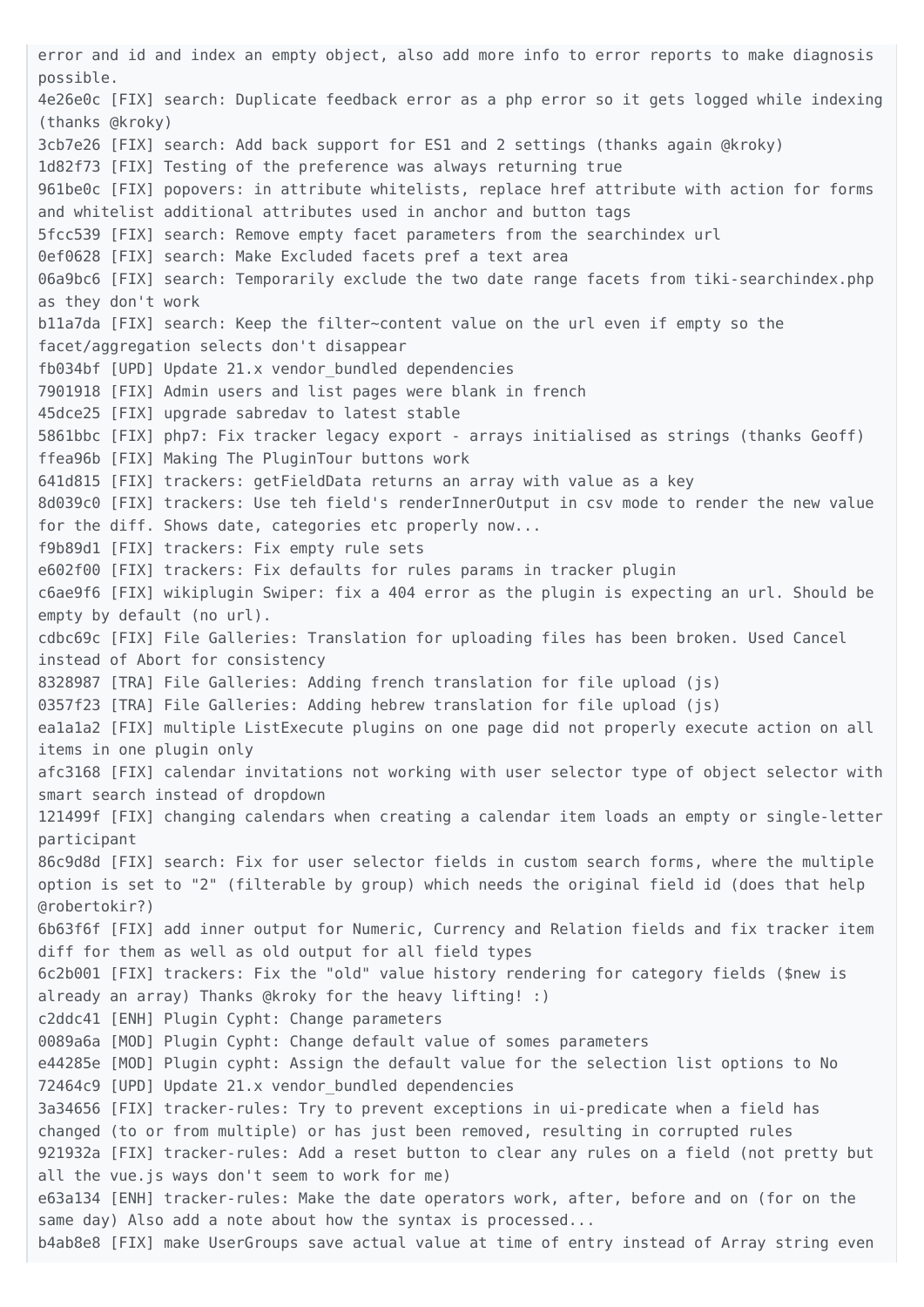though output value is always rendered by looking up user's groups; also make item history diff show actual user groups facde9a [FIX] tracker item history display when filtering by version - previous values were not properly set and latest ones were displayed instead bb577c1 [FIX] multiple list executes on a page fix also needs fixing ListExecuteCommand b3dc073 [FIX][UX] Apache PHP module is increasingly unpopular. Let's not waste people's time and let's point them to the right direction b22ef93 [UX] Clarify ambiguous button on banner zone creation. Plus associated translations 3d8257a [FIX] Minor adjustments on Zend/Laminas replacements 8843781 [UPD] Update 21.x vendor bundled dependencies 5e2ff95 [UX] Make it clear that 'Indexing' option really means both saving and indexing. d2fda48 [FIX] TikiDb: Expose the name of the table index that failed for a duplicate row insert (there is no more info easily available here, but that should be enough to identify the table most times) 94aba6b [FIX] trackers: Observe list mode=csv in renderInnerOutput for all types of category fields output types to prevent html from showing in item history diffs a98196a [FIX] login: Add 4, 6 and 8 hours as remember me options (duration picker anyone? ;) e3d79f7 [ENH] search: Add larger options to the index process queue dialog and select the best one f3b3b9a Revert "[FIX] search: Make Excluded facets pref a text area" e312b7b [FIX] trackers: Use the \$permNeeded for each item rather than tiki p view trackers always so the index obeys perms for pending and closed (many thanks \$kroky) c78ba5c [FIX] filegals: Missing var \$galleryId 5e75f0a [FIX] filegals: Display errors encountered uploading files even if javascript is enabled (errors with sendHeaders true don't seem to appear) b32d573 [FIX] trackers: Handle empty display timezone prefs properly f4f45b0 [FIX] trackers: Only report missing files when we're on the item itself, not when listing comments etc be915c5 [FIX] tracker-rules: Prevent default empty rules from being stored in the database 935563c [FIX] theme: Observe theme\_admin pref for custom js and css includes cce9026 [FIX] trackers: Merge the field type info into the field so fields always know their param defaults properly (cures recent notices from UserGroups and probably others) 38a3b3b [FIX] default pivottable field value for category fields is the category names rather than ids 7f09fe8 [FIX] ItemsList values used in Math calculations referencing other ItemsList values should render their contents to show actual values - three nesting level fix 6ce5888 [FIX] list execute table layout: input actions were not using unique DOM ids and conflicting with each other when multiple LEs were used on a page 85e6d63 [FIX] structures: Remove the 'wiki page' section on tiki-admin\_structures.php and tiki-edit structures.php as they are not wiki pages but contain them in a similar way to tikiadmin categories.php for instance. Hopefully will fix perspectives/areas problems on tiki.org (will revert if not) 2e19a28 [FIX] slideshow: Fix a lot of notices (which were appearing as the first slide - not reformatted yet, TODO in master) 2e85e72 [UPD] automatic updates - Updating scssphp/scssphp  $(1.1.0 \Rightarrow 1.1.1)$  - Updating studio-42/elfinder  $(2.1.56 \Rightarrow 2.1.57)$  - Updating symfony/filesystem  $(v4.4.8 \Rightarrow v4.4.9)$ Updating symfony/config  $(v3.4.40 \Rightarrow v3.4.41)$  - Updating symfony/debug  $(v4.4.8 \Rightarrow v4.4.9)$ Updating symfony/console  $(v3.4.40 \Rightarrow v3.4.41)$  - Updating symfony/dependency-injection  $(v3.4.40 \Rightarrow v3.4.41)$  - Updating symfony/finder  $(v4.4.8 \Rightarrow v4.4.9)$  - Updating symfony/process  $(v3.4.40 \Rightarrow v3.4.41)$  - Updating symfony/yaml  $(v3.4.40 \Rightarrow v3.4.41)$ Updating symfony/dom-crawler (v5.0.8 => v5.1.0) - Updating symfony/browser-kit (v5.0.8 =>  $v5.1.0$ ) - Updating symfony/css-selector  $(v5.0.8 \Rightarrow v5.1.0)$ cf655cd Revert "Revert "[UPD] Update Reveal.js to 3.9.2"" d948d83 [UPD] composer update following update of reveal.js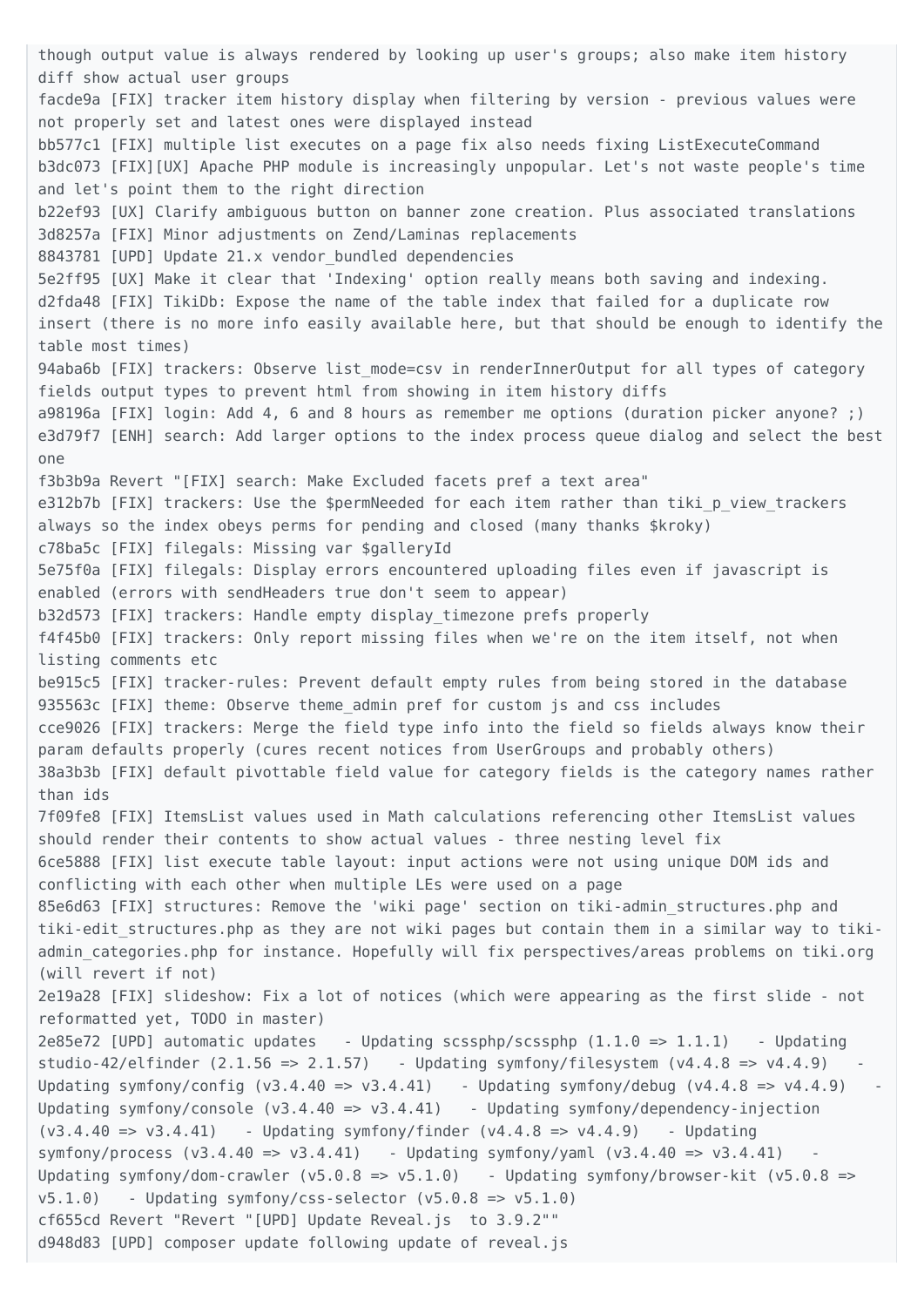9428f78 [FIX] slideshow: New version of reveal.js doesn't seem to work properly without the hash parameter (so it adds the slide number to the url hash) ca86339 [FIX] Filter faq vars 461f6dd [FIX] filer vars in tracker history f378535 [TRA] Multilingual: French translation a3c2ea5 [REL] Preparing 21.1 release cb74474 [REL] Update README file for 21.1 167e50f [REL] Update language.php files for 21.1 14cf51c [REL] Update changelog.txt for 21.1 0278934 [REL] Update copyright.txt for 21.1 1413699 [REL] SecDB for 21.1 5695fa0 [REL] Closing release 21.1 27803ef [REL] Fix composer installer as we were getting a snapshot build of 2.0 alpha which isn't compatible with the patching sytem we use (warning for the future!) 32b00f3 [ENH]Added the missing page for the new tiki preferences and info on improved features, etc. It needs backponting to 21.x at some point of course 590984f [ENH]Update doc page iframes to the new doc.t.o pages. It needs backponting to 21.x at some point of course 2c1c0be [FIX]Tracker field rules needs this vue\_js pref (which I couldn't find through the control panel search box misteriously). Expose other related prefs also. It needs backponting to 21.x at some point of course e73dd5f [UPD] Update 21.x vendor bundled dependencies e641c0f [FIX] This is not testing syntax, it actually runs the profile 2a99c6c [FIX] Reset conversejs environment after user login/logout c5e6761 [FIX] userprefs: Untangle mess of having two forms with the same submit action, which meant saving the info tab reset the prefs, and saving prefs tab reset the info. No idea how it got so bad but it was a while ago... at least before in 18.x (hopefully will address wishes 7249 and 6758, thanks hman) 1c73911 [REL] Add missing releases af35405 [REL] Update notifier files 343649f [FIX] encoding: Don't double encode strings in the smarty escape modifier - fixes issues with html entities showing ItemsList fields etc aefe299 [FIX] Remove some notices during MySQL indexing process 0f4af90 [FIX] Satisfy phpcs 3a3375a [FIX] menus: Make smart menus easier to find 0fb9c12 [FIX] menus: Cope with menus where children of section 0 level (s) items all have the same numeric level (e.g. 1) but don't themselves have any children in both rendering and admin. This happens when menus are created by profiles, but could also be a problem in upgrades from pre-bootstrap Tikis. 62e84f2 [FIX] Wikiplugin: The Label of the wikiplugin button was not translated 7e6cce0 [FIX] Wikiplugin: The Label of the wikiplugin button was not translated 7b3056e [FIX] Wikiplugin: The Label of the wikiplugin button was not translated 034f2c3 [FIX] Wikiplugin: The Label of the wikiplugin button was not translated 9f10261 [UPD] Update 21.x vendor bundled dependencies 34e12b5 [FIX] Increase the message column in tiki\_mail\_queue to LONGTEXT c977d28 [FIX] prevent redirection from smarty->fetch tiki-modules initial init that checks for post redirect variable when updating tracker item - ItemsList and possibly other field types rendered output fields of listed items which caused smarty->fetch cycle to actually do a redirect before saving the tracker item 82f9503 [FIX] Profiles: Allow user to apply profiles via 'Profiles Wizard' d5570d2 [FIX] trackers: Make sure inline editing inputs are at least 2 chars wide 0e5e652 [UPD] Update 21.x vendor bundled dependencies 762dc01 [FIX] ajax: Check \$\_GET for controller and action for filtering as well, and add request vars used by templates to the config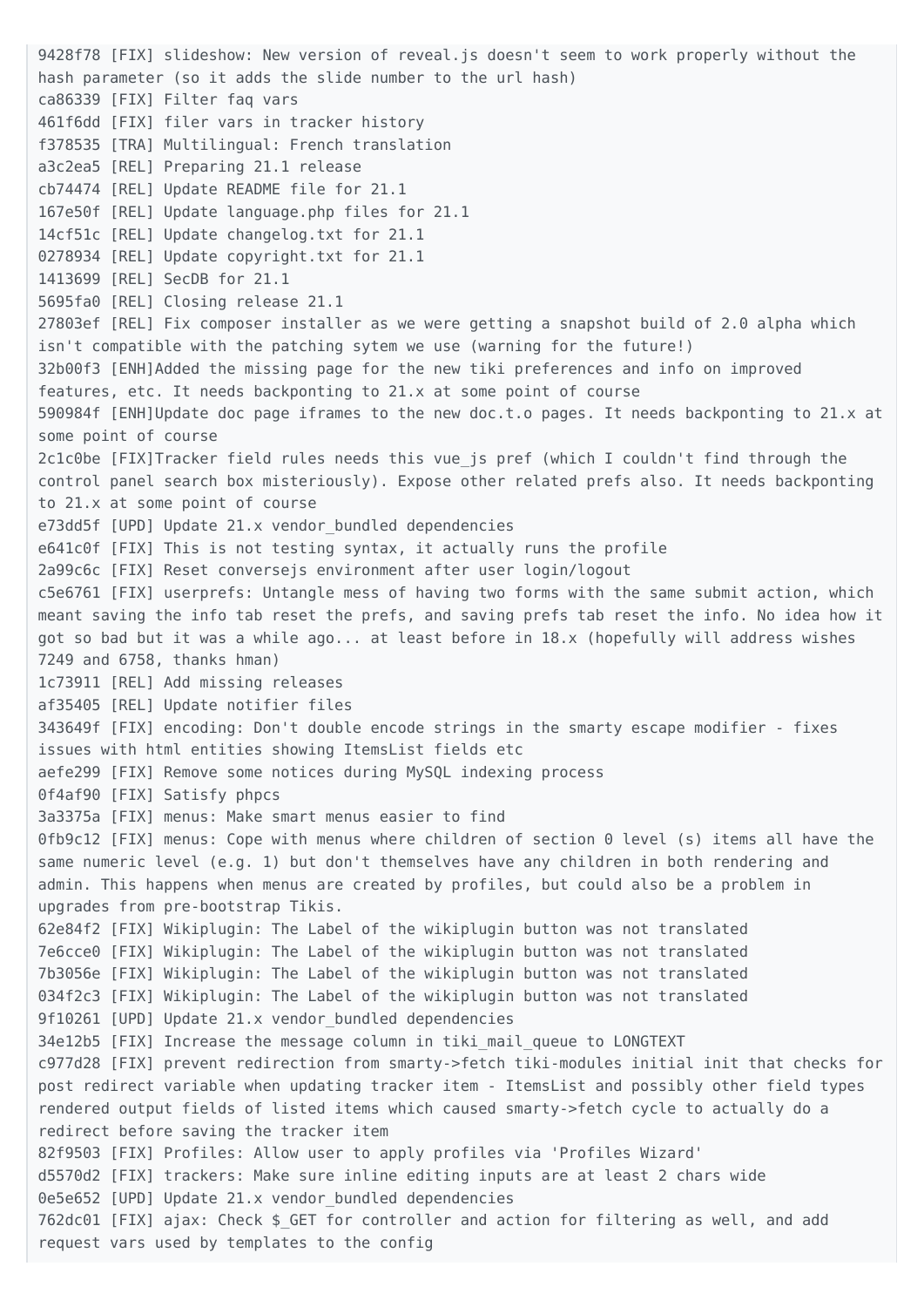9b03ff7 Revert "[FIX] ajax: Check \$ GET for controller and action for filtering as well, and add request vars used by templates to the config" ec610f4 [FIX] wysiwyg: Fix img parsing for wysiwyg editing when lazy image loading is enabled 3856170 [bp/r76685] [ENH] site\_closed:add feeback when login fails 78d475c [FIX] wysiwyg: Fix 'parse to wiki' on external links with encoded pipe chars in the href (fixes test added in previous commit) 3813d1e [UPD] Update 21.x vendor\_bundled dependencies 469180e [ENH] search: Add similar filter for list plugin and friends - usage: \* similar to current: {filter similar="this"} or {filter similar=""} \* similar to tracker item {filter similar="trackeritem:42"} Requires elasticsearch 5d2e263 [FIX] search: Fix the addition of asterisks to all terms in a wildcard search (added in 29137f36) and remove the term 'AND' from the query string which were causing the plugin search on the textarea control panel to always fail with elasticsearch (Tested on ES5, 6 and 7 and mysql and test suite runs ok) bb90b9a [ENH] perms: Add object and type params to wikiplugin perms so you can use object permissions other than the "current" object d540e56 [FIX] forums: Replace home grown quoted printable decode function with the php one. Was causing encoding errors on the string '=3D99' which was turning into a char not storable in mysql, even with utf8mb4. Should fix tiki.org/forum26 which is the dev list mirror forum and has been offline (WSoD) for 7 months - thanks Oliver :) 8c621cd [FIX] Fix issue in scheduler runs to hide the end\_date when scheduler is running 4761dc9 [FIX] Fix tracker files field preview for txt files 58bfed7 [FIX] Tracker Field Files: fix video image preview c021d63 [FIX] Fix bug in php implode function call c8f8c39 Update coding standards on changed files a2e3516 [FIX] Fix wikiplugin sql and wikiplugin dbreport \* wikiplugin dbreport column names could not be retrieved using pdo oci  $*$  wikiplugin dbreport variable parsing not working  $*$ wikiplugin sql variable arguments / variable parsing not working 3972884 [ENH] Set a new preference to show/hide templated groups features 722e2ec [bp/ce081d59a7][FIX] Make strings translatable. Plus missing helper classes 1ba01ee [FIX] img: Make Lazy Loading optional per image even if installed and enabled globally c472d1e [ENH] Add parameters to audit to log or csv file b46df15 [FIX] ajax: Check \$ GET for controller and action to enable filtering as well, add request vars used by templates to the config and replace unnecessary uses of \$ REQUEST in \Services\_Tracker\_Controller::action\_preview\_item (thanks @robertokir) e17418d [FIX] Assign category type and id to allow customize module printing 427b446 [FIX] Fix scheduler stalled/healed messages 71907ac [FIX] Unified Search: When using fallback index, the main index ends up deleted at the end of the indexing process, due to index cache. 0d8ff68 [FIX] comments: Fix moderation links for CSRF checks 2744890 [FIX] modules: Show hidden side columns in modules admin becfb9e [FIX] admin modules: Make remove button on module edit dialogs work again with csrf protection (thanks Jonny!) 134d3c0 [FIX] admin modules: Make remove icon in module hover controls work again with csrf protection when on the admin modules page (thanks Jonny!) f1dcd41 [FIX] modules: Space the moduleflip icons out better (thanks Lindon for fixing the unassign one!) d9435e4 [FIX] comments: Scroll to the comment added or edited rather than the one indicated by threadId on the url hash 0ac859f [ENH]Tip added about where to find the "revert" profile. Thanks Ricardo 88d1859 [ENH]Use updated pages for the featured profiles we tweaked during the Virtual Tiki Fest 2020. Thanks to all who participated in the virtual tiki fest (and later) tweaking these featured profiles

5b65f22 [UPD] Update 21.x vendor\_bundled dependencies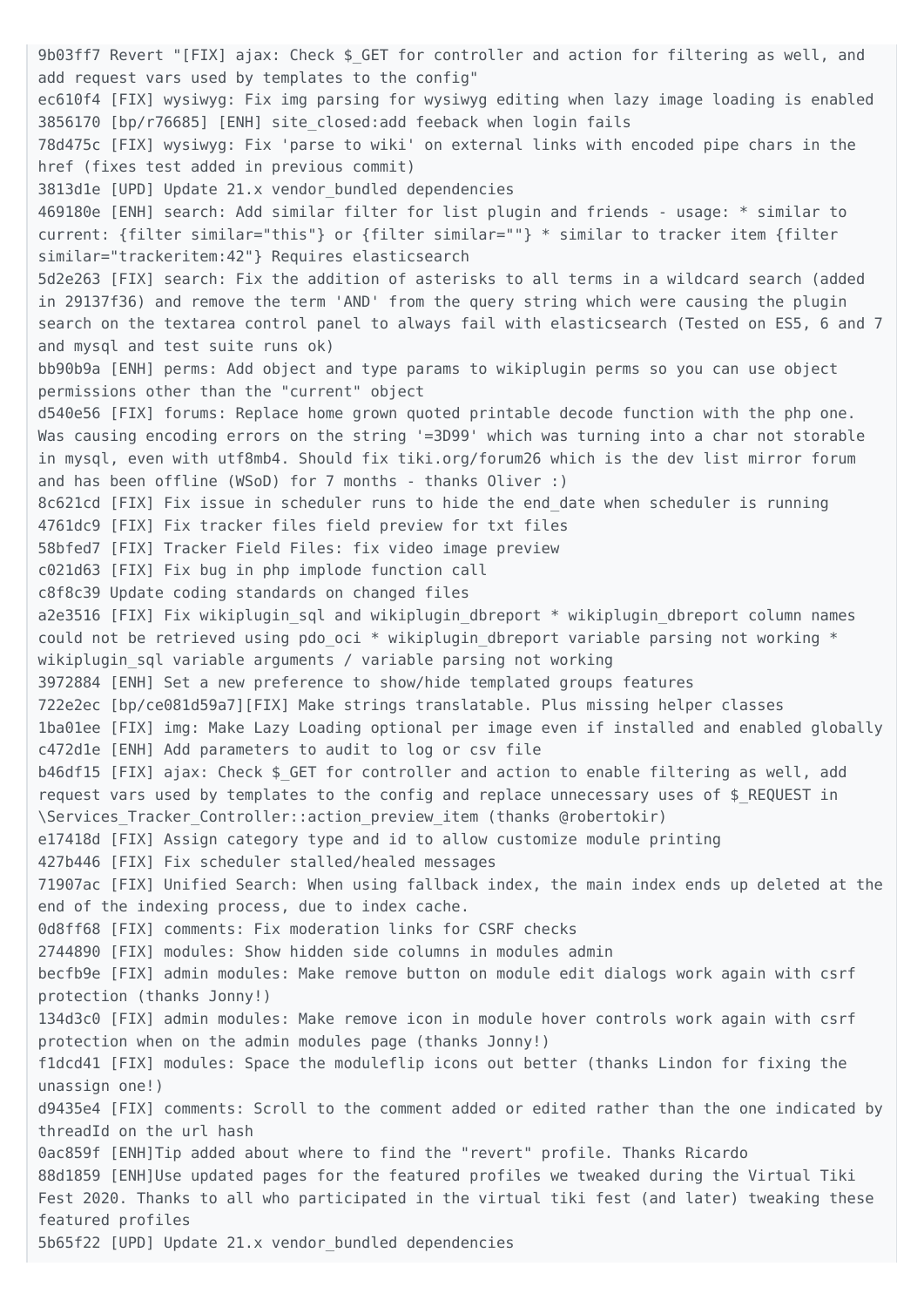c50cf5e [FIX] tracker-rules: Fix js errors when the target element is not in the DOM, e.g. when in an incomplete pretty tracker template. Also improve string concatenation. 5a7fe8c [FIX] trackers: Observe showfielddesc param in pretty tracker templates (thanks marclaporte) 96e98bd [FIX] modules: Push the compact mode search buttons popup forward one z level to be on top of the module show/hide icons cbf1aea [UPD] Update 21.x vendor\_bundled dependencies 1d85275 [FIX] PluginTogether - add custom param for the hub url address if default one is not working or needs to be avoided 1229aa8 [FIX] Wiki pages: Allow plugins in Plugin Help to be used more than once in an edit session 2a3f465 [FIX] plugins: Change the binding of the modal handler from "on" to "one" which makes subsequent plugin additions use the right plugin type and combine it with the other modal functions (also avoid adding an unnecessary space in empty plugins) b45b289 [FIX] Fix release script to count contributors correctly bb543f8 Fix coding standards 13cb7dc [FIX] Improve filter pattern be471f0 [FIX] user bug 90c2fac [FIX] search: Filter search params f5ed504 [FIX] user checks 04f0bd8 [REL] Preparing 21.2 release fa5872c [REL] Update README file for 21.2 52f7ca6 [REL] Update language.php files for 21.2 49cdfe7 [REL] Update changelog.txt for 21.2 2d8af81 [REL] Update changelog.txt for 21.2 8670cb3 [REL] Update copyright.txt for 21.2 631b6fc [REL] SecDB for 21.2 fdf78fd [FIX] Closing 21.2 release 4b061a3 [ENH] Add option --all to command package:update 1bf5603 [FIX] Fix package:update command with missing functionality 87aaff3 [FIX] fix diagram editing saving issue with included pages bd5a3bf Revert "[FIX] Wiki pages: Allow plugins in Plugin Help to be used more than once in an edit session" fc80588 [FIX] trackers: Add missing parameter for preserving tracker id when importing a tracker structure. (This doesn't fix the fact that importing a tracker structure when not preserving the id is broken since this commit: https://gitlab.com/tikiwiki/tiki/-/commit/ab444b07502fb46eda1815ecd0bd4847d8efdfe0) 32a69e3 [UPD] cypht files updated by composer install 4a86989 [FIX] banning: Avoid errors when \$tikilib or \$user is not defined (like in ajax services). Also allow for better error handling with ajax services. dd36d13 [FIX] PHP 7.4 - Curly brackets deprecated c40b1b7 [FIX] trackers: Allow model size to be set on tracker item actions menu e4128b7 [FIX] jsdetect: Another attempt to fix the ongoing javascript detection issue and avoid the "problem occurred" dialog incorrectly showing 14fe16c [FIX] Fix issue removing Content Type header when does not exist 9b8d90d Update file coding standards 87e271f [UPD] Update 21.x vendor bundled dependencies f4da4d9 [FIX] modules: Remove the clearfix class from all module zones as this was making .dflex.justify-content-between not use the full width of the div for unknown reasons... Also remove .content which is no longer defined in tiki (thanks luciash, well spotted) 0e93226 [FIX] Fix issue in wikiplugin preference when validating currentpage value to display preferences ee796a9 [FIX] Use a more precise permission check. If you can download the file, you can display the preview, even if you don't have the permission to view the whole gallery. Useful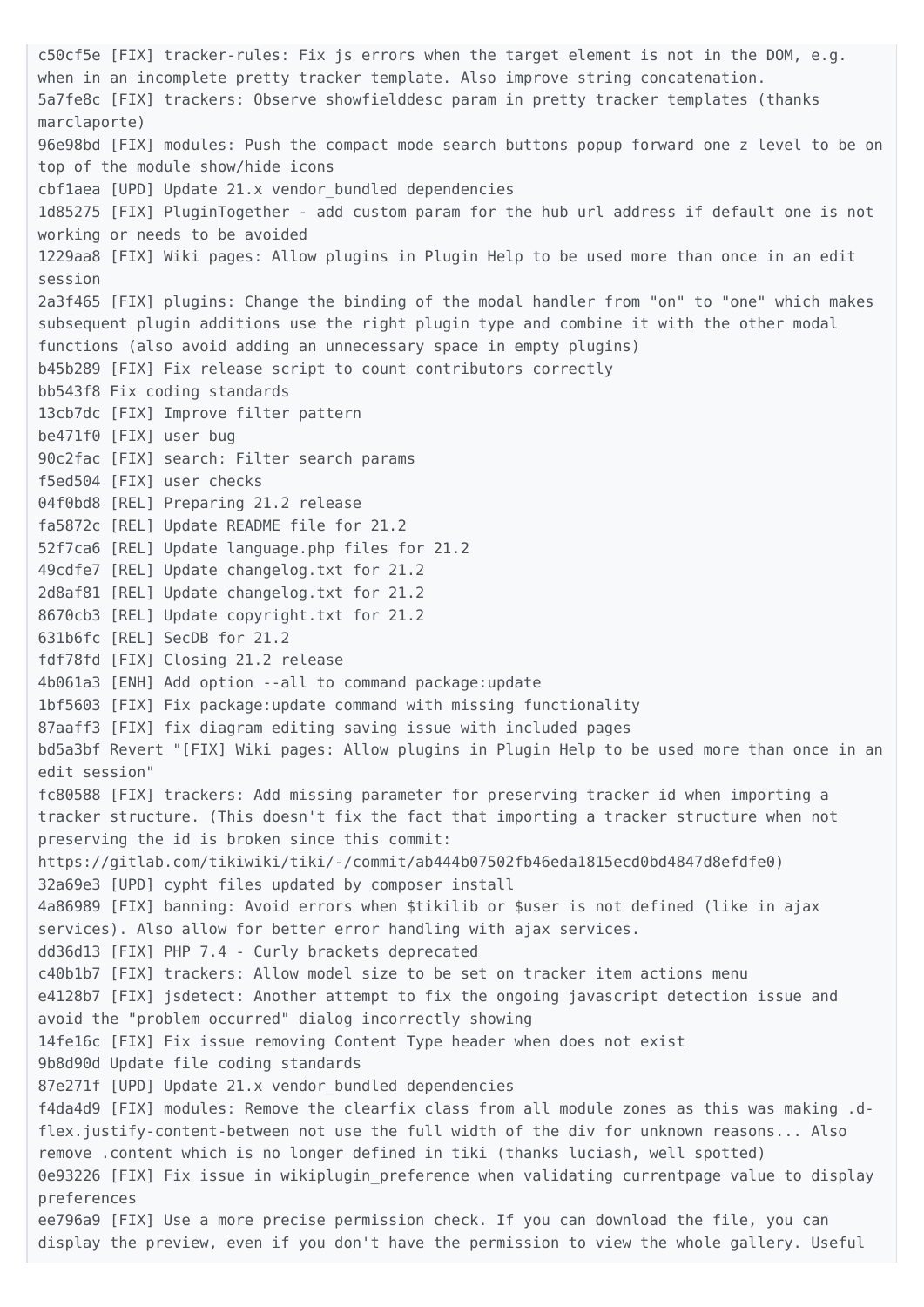for special cases when permissions are set to be different for different files in a same gallery. c686557 [FIX] check list\_users permission when listing principals in CalDav/CardDav server 6696e7b [FIX] avoid using wrong formula in math calculation involving calculation of values for other tracker fields due to static nature of the formula runner 7783b20 [FIX] Elasticsearch error where document is more than allowed 32766 bytes due to UTF-8 chars taking more than one byte f1eb955 [ENH] Increase benchmark numbers to get better metrics e108897 [FIX] Fix issue with empty dbs\_tiki global variable 5b0e40a [UPD] Update 21.x vendor\_bundled dependencies 3c42647 [ENH] allow math calculations to work with currency fields/values more seamlessly e.g. (add currency\_field another\_currency\_field) 5261d8c [FIX] currency calculations - don't choke on empty field values but convert to zero and continue calculation 094545b [FIX] tracker math field fix for 'variable not found' errors when using IF functions and recalculation upon indexing - some children of IF function were never traversed when inspecting the formula and thus variables were never filled in to be used by calculation cycle later fc356ad [FIX] convert math formula output to string before sending to search index - we need this for cases where Currency calculations are used or other potential objects are the results of calculations which contain the toString magic method 918e69b [FIX] Divide by zero error showing as feedback rather than exception (all math functions throw exceptions for such errors) and suppressing the error in case formula is inspected (in which case all data is zero) c0627e9 [FIX] rebuild search index logging - send feedback messages to log file when log option is used and also rebuild stats 38c8f35 [FIX] math calculation with currencies - try to parse math functions output that is a currency object back to currency object, so math functions in other fields work with currencies (waterfall concept) Note: math field currency output currently do not hold information about rates and date of transaction, so conversions with them rely on other currency fields. E.g. if you use a math function on 2 math fields that are currency calculations you will loose the conversion data a48e2e7 [FIX] suppress index rebuild soft errors about missing parameter in UserGroups field f93c5fb [ENH] add currency-convert math function and search for default exchange rates tracker when parsing a currency string 242b3c9 [FIX] currency math calculation fixes - operations on numbers and currencies allowed when first argument is not a currency 860ab47 [ENH] allow math field to mirror output behvaior from another field - useful for currency calculations, itemlink or other field calculations where the output must be similar to the output of those fields ae6c8b5 [ENH] add filter collection to Math field - allow it to inherit configuration from mirrored field or allow basic fulltext/initial/exact match searches on the formula output 73a73e9 [FIX] math field mirroring another field: replace base key with math field key when using mirrored field filtering a23be2c [ENH] add Numeric field range filters and include relevant tests (+ fix Lucene numeric range filter) e4b59a4 [FIX] default currency fix when converting to base currency upon tracker field currency output 341c67d [ENH] add Currency field base value to search index; add currency range filter; add math mirrored field indexable content 8620455 [FIX] deprecated Elasticsearch range query syntax - use gte/lte over from/to and make lower/upper bounds inclusive (was excluding upper bound up to now) 4a8e66b [ENH] add missing numeric range filter to wiki filters syntax 7099e29 [FIX] search index: field counting in mysql was counting documents rather than actual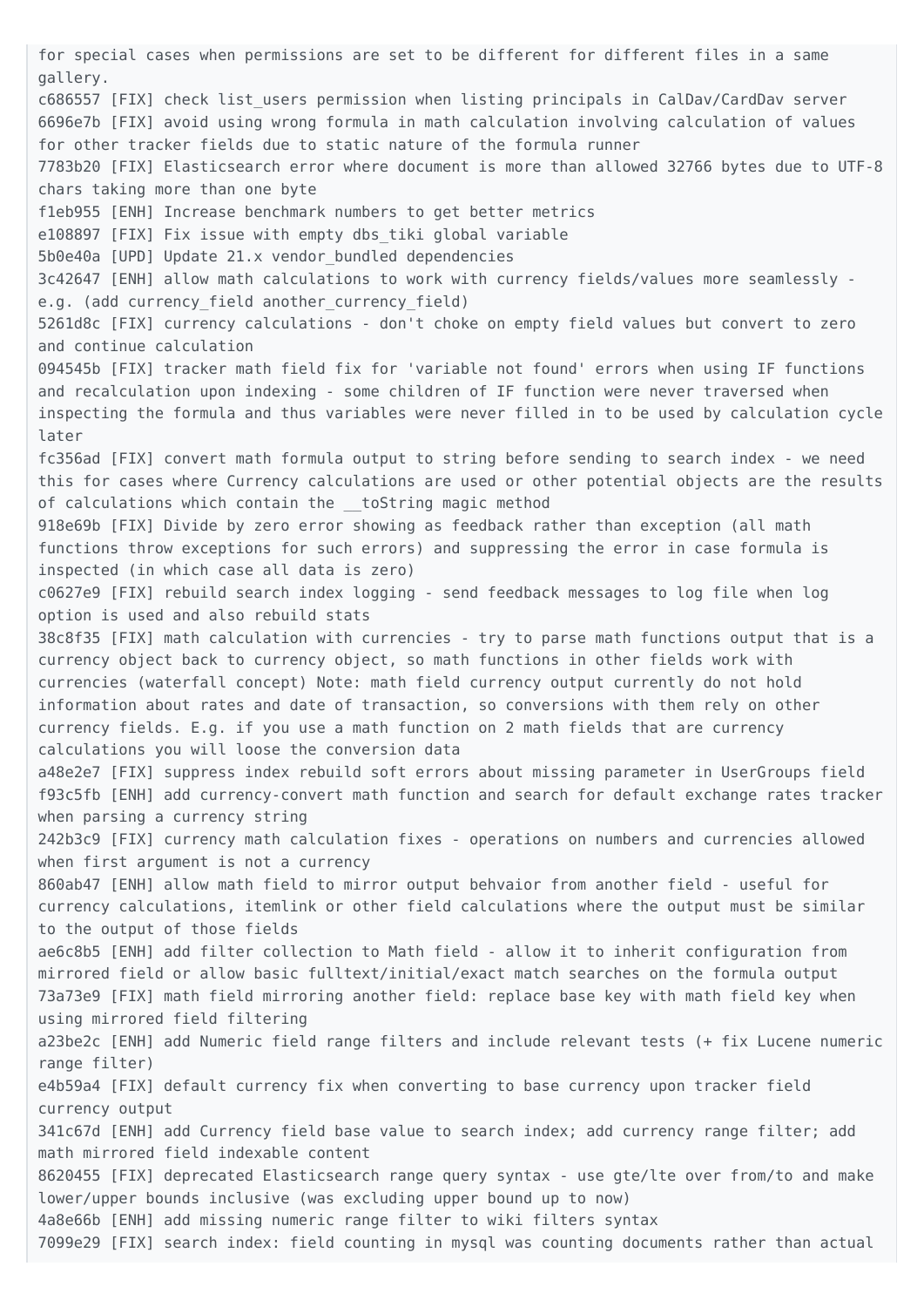index fields; elastic was working mostly ok but had a minor issue with empty variable checking b7316c3 [FIX] allow currency value formatter to work with math mirrored currency fields and update output to use smarty function designed for currency field output cc39871 [ENH] Math mirror field option: don't offer mirroring to itself, allow using field from another tracker, add fieldId to search lookup, add mirror option to list of fields 74837bb [FIX] load currency smarty function before using it d834197 [FIX] several fixes for currency calculations: implemented dropped support for currency formatter target currency param; reuse calculations in Math Formula Currency; use default currency for base field values; round filter comparisons for more appropriate results ab08524 [ENH] trigger errors when math field calculations fail when reindexing, so they can end up in error log besides the tracker field contents 5df284a [FIX] currency field able to accept negative values 2573e03 [ENH] allow Relation field contents to be used in Math calculations similar to ItemsList - i.e. expose formatted data coming from related entities as fields to use in math calculation in the same tracker 6c54b2a [FIX] Relation field data gathering for Math calculations - skip related objects which user does not have permission to see 905c7bc [FIX] using mirror math field in currency value formatter is now working with mirrored fields from other trackers 33869a5 [FIX] trackers: Avoid fatal error when mirror field is not found (discovered while reindexing) fffecad [FIX] trackers: Avoid fatal error when exchange rate tracker is not found (discovered while reindexing) 8c39776 [FIX] PluginList table output sorting by number (nasc/ndesc) did not correctly alternate sort modes when clicking on the header link 883ad81 [bp/r77037][FIX] Fix regression which broke subtree param 1922f56 [FIX] php74: Only variables can be passed by reference dfc2590 [ENH] save col/row sort order in Pivottable plugin, add as plugin params, make plugin params save operation from within PivotUI skip overriding non-pivot plugin params 2263059 [ENH] add displayBeforeFilter pivottable plugin option to skip searching and displaying results on initial page load when 'editable' filters are used for user-entered input filters e27fe88 [FIX] smarty internal templates used for smarty function outputs did not have the basic variables assigned as prefs which caused issues using these variables in templates (e.g. ObjectSelector of ItemLink filter) 4b39e07 [FIX] variable pass by reference issue with smarty internal template change fc804d6 [FIX] sefurl: Append the tracker item title to the prefix alias sefurl if the pref feature sefurl title trackeritem is set to do so (refactored function from tiki-sefurl.php into trackerlib.php) ca0ac39 [bp/r77044][TRA] Some uppercase accented characters ad5259e [UX] tablesorter: Restore sort arrow colors so that they are visible; restore filter contrast; restore filter row background color. Essentially reverts svn commits 66736, 66831 and 67904. 326f98b [FIX] admin users: Emails were being hidden due to \$perms check not being reachable as a result of https://gitlab.com/tikiwiki/tiki/-/commit/acf0c68c8366da405f29e5abc3a42bf7e7758b5f 9d0d8d7 [FIX] tablesorter: Exclude tables using tablesorter from javascript code that duplicates the action column as the first column in certain cases, thereby avoiding issues with the table header and unnecessary application of filter and sort fields. Tablesorter allows for easy access to the action column through scrolling or the column selector settings, which also work in mobile browsers, so don't think this is needed. If it is considered needed, the code would need to be improved and potentially handled within the tablesorter code. d7c0ef8 [FIX] tablesorter: Do not use the select all/none onclick function in tables where tablesorter is being used. Tablesorter handles select all/none checkboxes and having both causes bugs that result in unselect all to not work in some cases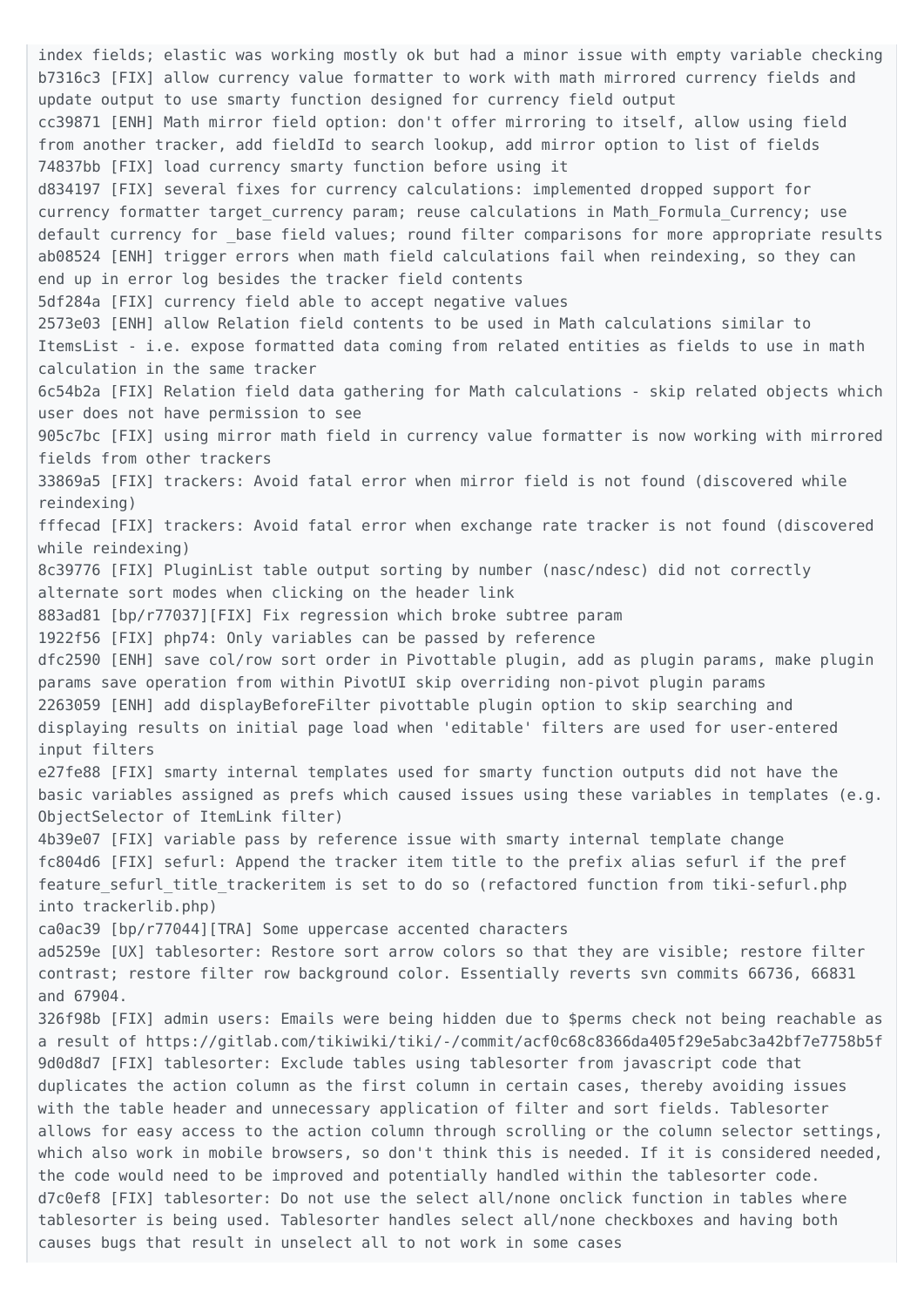f62fe67 [bp/r77055][FIX] tablesorter: Implement tablesorter parameter for the select\_all smarty function so that the select all/none onclick function is not used in tables where tablesorter is applied. Tablesorter handles select all/none checkboxes and having both causes bugs that result in unselect all to not work in some cases b89c5f5 [bp/r77055][FIX] tablesorter: Missed one implementation of tablesorter parameter for the select all smarty function so that the select all/none onclick function is not used in tables where tablesorter is applied. Tablesorter handles select all/none checkboxes and having both causes bugs that result in unselect all to not work in some cases 39ea16e [FIX] empty categories query failing when using Elasticsearch - remove empty bool/and clauses from the query a8ff0ff [FIX] empty Elasticsearch queries with non-empty NOT clauses 2e524f2 [FIX] ItemsList matching by cateory field - make it work for multiple categories selected in the same field c34550c [FIX] Numeric Field scrolling handling : disabled bad behavior with Edition in a popup By changing the delegate container to document (not sure why this works but thanks to @mnsuccess for MR !435)

#### Commits tagged ENH

[rb/71588][ENH] Hide button when the user doesn't have permission to see the link of that button [ENH] listexecute: Allow TrackerItemModify to update tracker items ignoring mandatory and validation errors [ENH] tracker-rules: A couple of new operators for Collections [ENH]Adding a target attribute for the url of the plugin button. [ENH] Align advanced parameters in PluginCode [ENH] Trackers, DynamicList: Add button to Select/Unselect all item of the dynamic list [bp/r75930] [ENH] Numeric Field scrolling handling [bp/r76005][ENH] Align advanced parameters in PluginCode [FIX][ENH][UX] Pivot tables: indicate that the table cell is clickable by using cursor: pointer (why is \_pivot-tiki.scss not compiling to tiki base.css? Takes ages to compile all the themes while the look is basicaly same for all of them) [ENH] tracker rules: Add custom text to display as the error message for the Required action [ENH] Allow composer to update vendor bundled dependencies and if changed, check for external package sources [ENH] Improve gitlab mr script to allow create in target project id [ENH] Support and test PHP 7.4 [ENH] Plugin Cypht: Change parameters [bp/r76685] [ENH] site closed:add feeback when login fails [ENH] search: Add similar filter for list plugin and friends - usage: \* similar to current: {filter similar="this"} or {filter similar=""} \* similar to tracker item {filter similar="trackeritem:42"} Requires elasticsearch [ENH] Set a new preference to show/hide templated groups features [ENH]Tip added about where to find the "revert" profile. Thanks Ricardo [ENH]Use updated pages for the featured profiles we tweaked during the Virtual Tiki Fest 2020. Thanks to all who participated in the virtual tiki fest (and later) tweaking these featured profiles [ENH] Increase benchmark numbers to get better metrics [ENH] allow math calculations to work with currency fields/values more seamlessly - e.g. (add currency field another currency field) [ENH] save col/row sort order in Pivottable plugin, add as plugin params, make plugin params save operation from within PivotUI skip overriding non-pivot plugin params